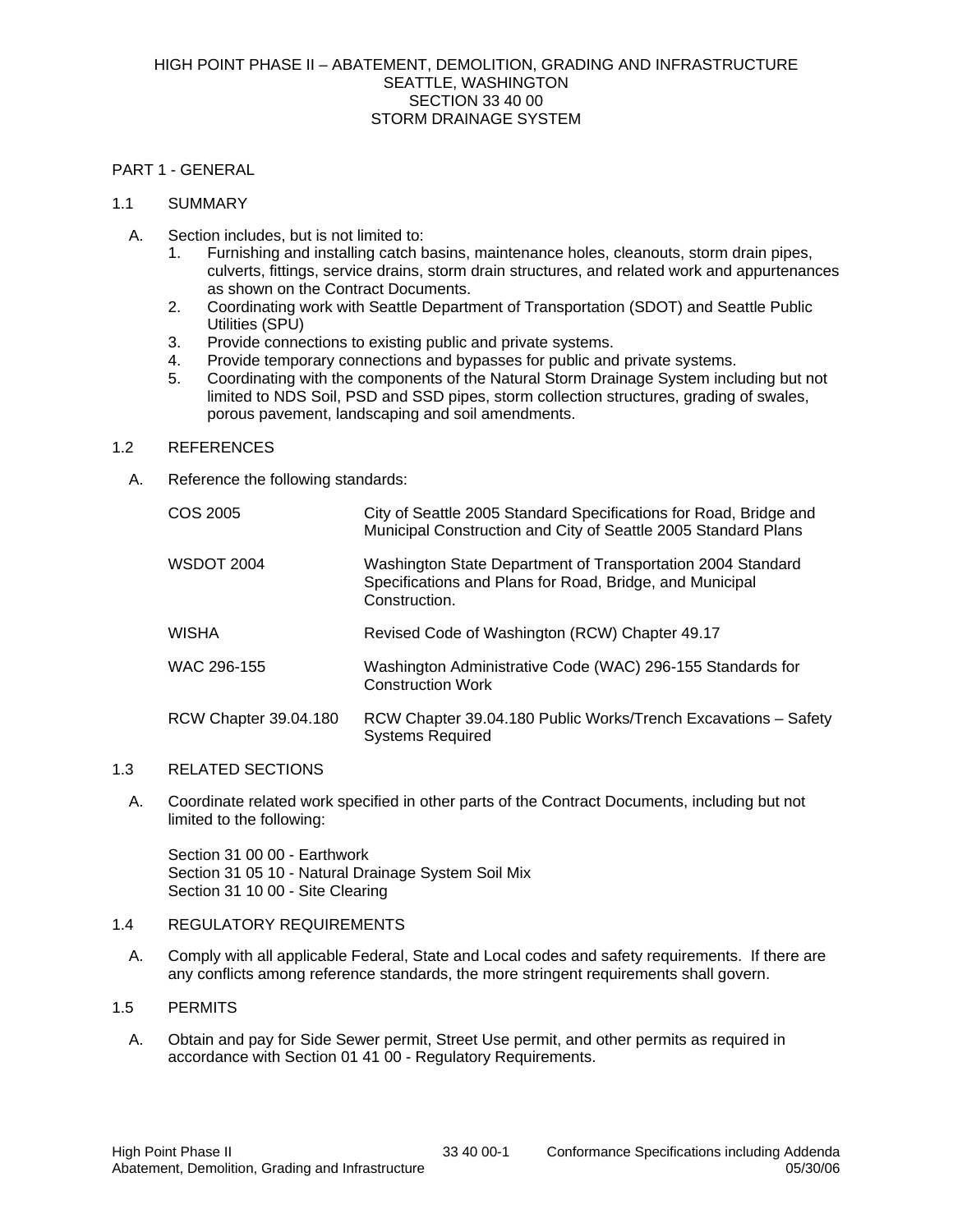### 1.6 QUALIFICATIONS

- A. Install all public storm drains and storm service drains by a Side Sewer Contractor registered with the City of Seattle per Paragraph 1.7.D.
- B. HDPE Pipe Installers Training Course(s):
	- 1. Contractor's personnel crews managing, supervising, and/or installing HDPE pipe for the project shall attend a HDPE Pipe Manufacturer's installation training course (such as by ADS/ Hancor) at the project site prior to installation of HDPE pipe.
	- 2. Notify SPU's Resident Engineer and Owner's Representative two weeks prior to training course(s).
	- 3. Coordinate schedule of training course with SPU's Resident Engineer and Pipe Manufacturer.
	- 4. Contractor shall schedule additional training courses at the job site for new personnel if there are changes in personnel for the HDPE pipe installation crews.
	- 5. SPU Resident Engineer shall be present at the first training course scheduled by the Contractor and notified of subsequent training course(s) for new Contractor personnel.

# 1.7 DIMENSIONS AND LAYOUTS

- A. Furnish, set, and mark all line location stakes as described in Section 01 71 23. Assign a licensed surveyor for this work who will be on site at all times when work requiring control is being performed, together with all necessary equipment, supplies and instruments related thereto. This equipment and personnel must be available, at no additional cost to the Owner, for the purpose of verifying layout and certifying the accuracy of work on the site.
- B. Complete a review of all COS and SHA records relative to the existing underground utilities. Avoid damage to these facilities. Restore all active, damaged utilities at own expense.
- C. Notify the Owner's Representative immediately of underground utilities encountered, which are not shown on the Drawings or Owner's survey or record drawings.
- D. All public storm and storm service drains, including structures, shall be installed by a COS approved and registered side sewer contractor. Submit documentation to Owner's Representative verifying registration.

# 1.8 SUBMITTALS

- A. Submit the following in accordance with Section 01 33 00.
	- 1. Product data sheets and shop drawings for materials, including but not limited to pipe, catch basins, maintenance holes, inlets, culverts, and cleanouts.
	- 2. Documentation verifying registration of side sewer contractor with City of Seattle per paragraph 1.7.D of this Section.
	- 3. Documentation from HDPE Pipe Manufacturer listing the crew personnel who attended the HDPE Pipe Manufacturer's installation training course at the job site prior to starting installation of the HDPE pipe. Submit documentation to SPU Resident Engineer on site and Owner's Representative. If crew personnel changes over the duration of the project, new crews shall attend installation training course and submit documentation as noted.
	- 4. Copies of permits obtained per Paragraph 1.5 of this Section.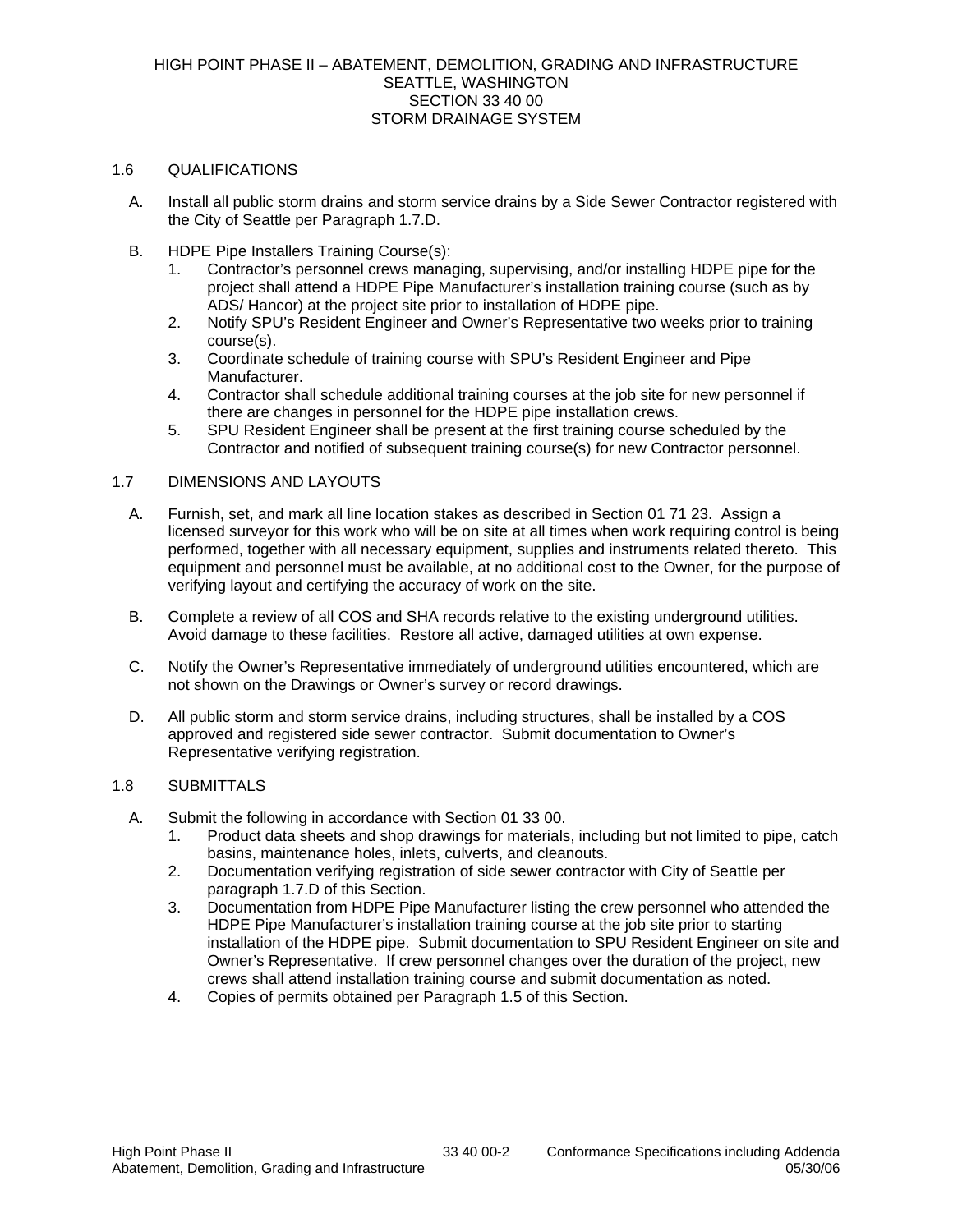### PART 2 - PRODUCTS

### 2.1 MATERIALS

- A. Polyvinyl Chloride (PVC) Drain Pipe: conform to COS 2005 Section 9-05.3 with rubber gasket joints.
	- 1. Fittings shall be same material as pipe.
	- 2. Provide connections to catch basins and inlets with AC or GPK manhole adapter or an approved equivalent product. Portland cement joints on pipe are prohibited.
- B. Ductile Iron Pipe with restrained joints DIP (RJ): conform to COS 2005 Section 9-30.2(1).
	- 1. Conform restrained joints to COS 2005 Section 9-30.2(6).
	- 2. Use ductile or cast iron on fitting, meet the same requirements as the connecting pipe, and conform to COS 2005 Section 9-30.2(1). Saddles fastened to pipe with external bands shall not be acceptable on any new system.
- C. Ductile Iron Pipe without restrained joints (DI): conform to COS 2005 Section 9-05.2.
	- 1. Culverts: Culverts shall be Ductile Iron Pipe per ANSI Class 52 with push-on joints. Culvert inlet and outlet ends shall be beveled. Culvert outlet protection per plans
- D. Corrugated High Density Polyethylene (HDPE) Pipe: use dual walled with smooth interior pipe wall and corrugated exterior with watertight joints. Corrugated HDPE pipe 12" or greater in diameters shall conform to AASHTO M294 Type S and have minimum cell classification of 335400C, as defined in ASTM D3350. For HDPE Connections to MH use sand collar adapter.
- E. Slotted Storm Drain Pipe (SSD)
	- 1. Use PVC per ASTM D 1785, SCH 40 with solvent welded joints for all slotted subsurface drains and fittings.
	- 2. Slot the screen uniformly with slots placed perpendicular to the longitudinal axis of the pipe in straight rows. Make slots free from any sign of burning or abrasion. Use Farwest "Special Products Division" (1-800-438-3808) for pipe slotting or approved equal. Screen opening slot width shall be as shown on Drawings. Slot width tolerance shall be  $+0.005$  to – 0.015 inches.
	- 3. Install pipe and screen true to line and grade and shall be free of cracks or defects. Clean the interior of the pipe of all dirt, excess water and other foreign material as the pipe laying progresses.
	- 4. Install slotted pipe so that the solid half faces down, unless noted otherwise. Locate slots in accordance with the Drawings.
	- 5. The storm drain pipe that connects SSD to maintenance holes and storm drain shall be the same as SSD except that the pipe shall have solid walls.
- F. Fittings Couplings and Joints
	- 1. Fittings shall be the same material as the pipe.
	- 2. Tees on existing pipe and new connections to maintenance holes shall be connected by core drilling and flexible connections. Use Inserta-Tee fittings for connections to existing pipes or an approved equivalent product.
	- 3. Pipe-to-pipe connections between pipes of differing material shall be made with a flexible, watertight gasketed coupling as manufactured by Romac, Caulder, or Fernco or approved equivalent product, unless noted otherwise.
	- 4. Tees on new pipe shall be prefabricated tees.
- G. Conductive warning tape: conform to Section 31 00 00 Earthwork.
- H. Bedding: conform to Section 31 00 00 Earthwork.
- I. Backfill: conform to Section 31 00 00 Earthwork.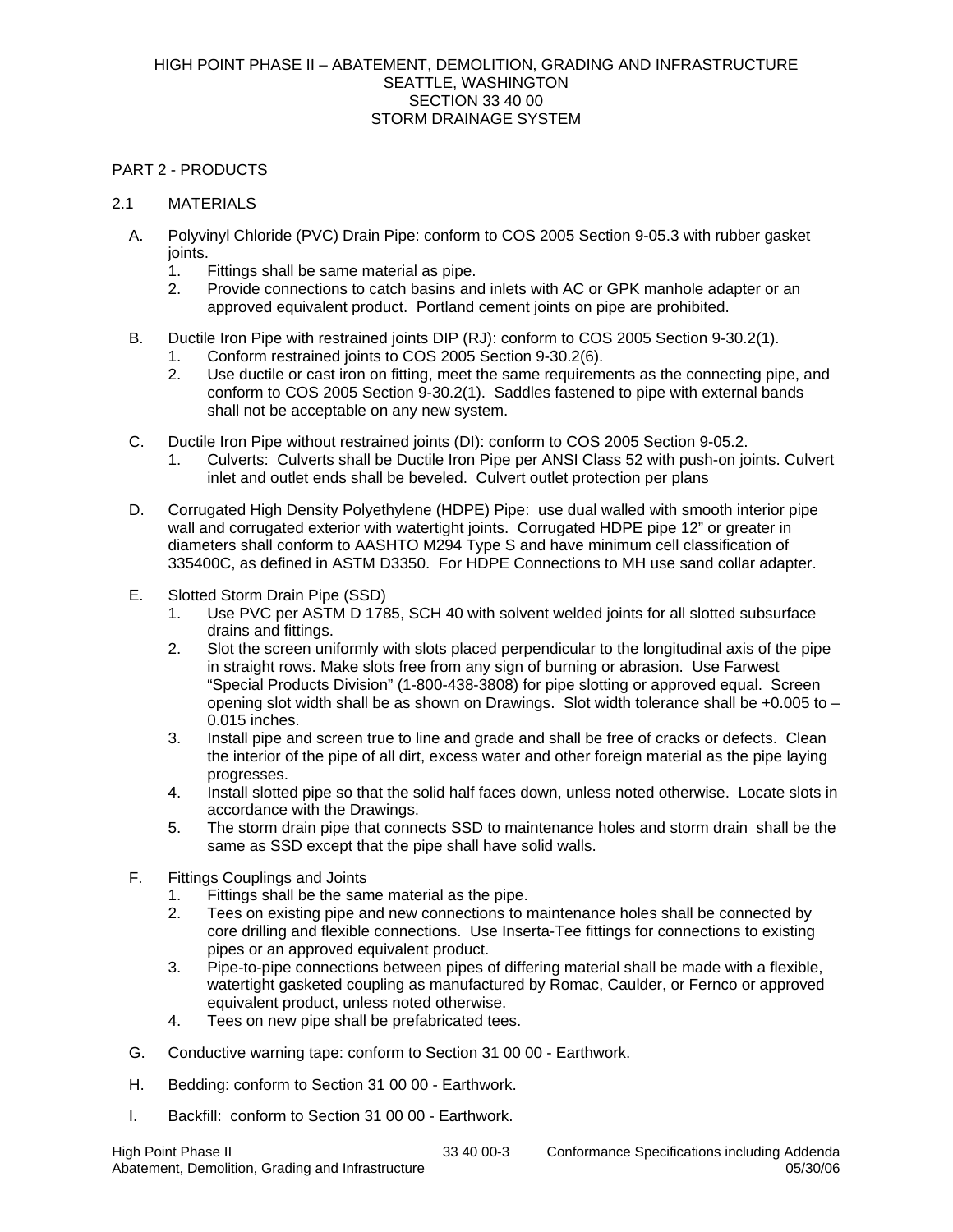### HIGH POINT PHASE II – ABATEMENT, DEMOLITION, GRADING AND INFRASTRUCTURE SEATTLE, WASHINGTON SECTION 33 40 00 STORM DRAINAGE SYSTEM

- J. Cleanouts: conform to COS 2005 Section 7-19, except Paragraphs 7-19.4 and 7-19.5, and as shown on the Contract Documents.
- K. COS Concrete Maintenance Holes (MH) indicated on the Drawings shall conform to the COS 2005 Standard Plans and COS 2005 Section 7-05, except Paragraphs 7-05.4 and 7-05.5.
	- 1. Maintenance holes: use precast with rubber gaskets.
	- 2. Provide full and complete channels for MH w/o sumps.
	- 3. Provide sumps for MH per plans.
	- 4. Use Type 200 MH with Reinforced Base shown on Drawings for COS Type 200MH with cover greater than 20 feet and cover no more than 22 feet (from rim elevation to top of MH base section as noted on plans).
	- 5. Where designated on the Art plans, MH cover shall be per COS Standard Plan 230 and locking per COS Type 230L except imprint on lid shall be as shown on the Art Plans with "STORM" imprinted on cover.
- L. WSDOT Concrete Maintenance Holes (MH) indicated on the drawings shall conform to WSDOT 2004 Standard Plans and WSDOT 2004 Section 7-05.
	- 1. WSDOT Type 3 MH shown on Drawings shall conform to WSDOT Standard Plan B-23c.
	- 2. WSDOT Type 2 MH shown on Drawings shall conform to WSDOT Standard Plan B-23b.
	- 3. Maintenance holes: use precast with rubber gaskets.
	- 4. Provide full and complete channels for MH w/o sumps.
	- 5. Provide sumps for MH per plans.
	- 6. Where designated on the Art plans, MH cover shall be per COS Std Plan 230 and locking per COS Type 230L except imprint on lid shall be as shown on the Art Plans with "STORM" imprinted on cover.
- M. Catch basins: conform to the COS 2005 Standard Plans noted on the Drawings and COS 2005 Section 7-05, except Paragraphs 7-05.4 and 7-05.5.
	- 1. Install outlet traps per COS 2005 Section 9-12.12.
- N. Inlets: conform to COS 2005 Standard Plans as indicated on the Drawings and COS 2005 Section 7-05, except Paragraphs 7-05.4 and 7-05.5.
	- 1. Metal frame and grate: conform to COS and be as specified on the Drawings.
- O. Catch basin and maintenance hole ladders: conform to COS Standard Plans.
- P. See paragraph 2.1E.
- Q. Tightlined Storm Drain Pipe (TSD): same material as SSD pipe except pipe shall be solid wall without slots.
- R. Beehive Frame and Grates: as specified on Drawings.
- S. Coir Matting: as specified in Section 32 91 13 Soil Preparation.
- T. Natural Drainage System Swales: as specified on Drawings.
- PART 3 EXECUTION
- 3.1 GENERAL
	- A. Coordinate and schedule a HDPE Pipe Manufacturer's installation training course at the job site with the Pipe Manufacturer, crews and SPU Resident Engineer prior to start of construction for storm drain pipe per Paragraph 1.6.B.
	- B. Verify location of existing utilities in accordance with Section 31 10 00.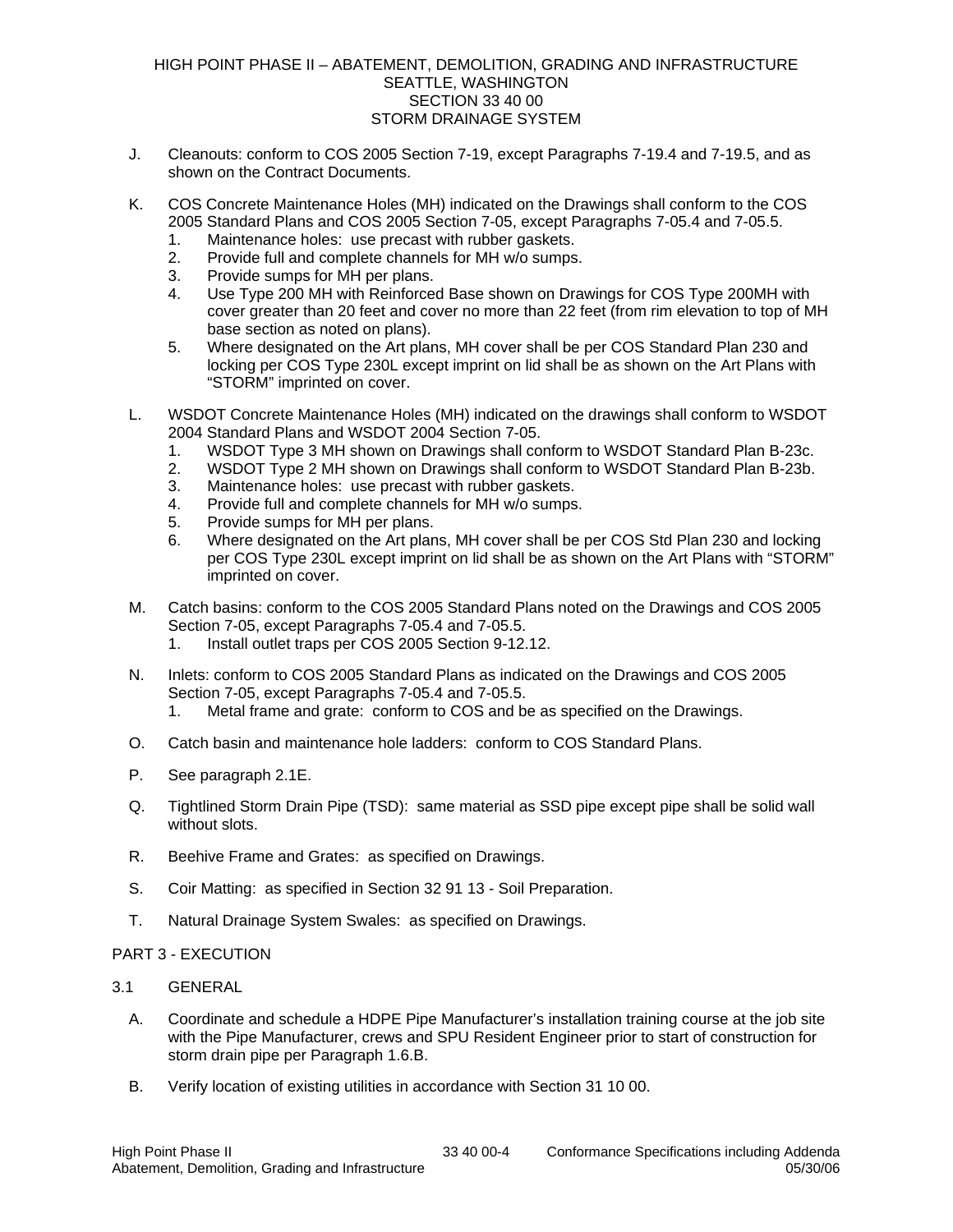### HIGH POINT PHASE II – ABATEMENT, DEMOLITION, GRADING AND INFRASTRUCTURE SEATTLE, WASHINGTON SECTION 33 40 00 STORM DRAINAGE SYSTEM

- C. Make proper provisions to avoid interferences with installation of other work and/or other Contractors, prior to the construction. Make any changes caused by neglect to coordinate work as directed by the Owner's Representative and at no additional cost to the Owner.
- D. Compare storm drainage drawings and specifications with drawings and specifications of other trades and report any discrepancies between the documents to the Owner's Representative prior to beginning work.

### 3.2 TRENCHING AND PIPE INSTALLATION

- A. Excavation and preparation of the trench shall be in accordance with Sections 31 00 00 and 31 10 00. All trenching shall conform to the Washington Administrative Code (WAC) 296-155 and WISHA requirements for Excavation, Trenching and Shoring.
- B. Excavate trench and install pipe to alignments, elevations, grades and slopes indicated on the drawings.
- C. Excavate and prepare trench in accordance with Section 31 00 00. For work within the critical root zone, prepare trench in accordance with Paragraph 3.2.I.2 in Section 01 56 39.
- D. Install pipe in conformance with COS 2005 Section 7-17.3(2). True line and grade requirements will be enforced by Seattle Public Utilities (SPU) Inspection.
	- 1. City of Seattle requirements for HDPE Pipe:
		- a. HDPE pipe run (maintenance hole to maintenance hole) with sags between 0.4" to 0.5" occurring over more than 20% of the run will require correction and/or reinstallation. Multiple sags may occur within a run as long as the total length of all the sags does not exceed 20% of the run. Length of sag to be measured as shown in Detail 33 40 00 B at the end of this Section.
		- b. Sags exceeding 0.5" over any part of the HDPE pipe run (maintenance hole to maintenance hole) will require correction and/or reinstallation.
		- c. Depth and length of sag(s) to be determined by video inspection reviewed by SPU.
- E. Install conductive warning tape in accordance with Section 31 00 00.
- F. Install 2x4 studs at ends of service drains as shown on plans. Mark ends of wood stud with "STORM" in indelible markers as shown. Maintain and preserve marked studs. Record as-built invert elevation and location of all service drain stub ends on as-builts.
- 3.3 CATCH BASIN, MAINTENANCE HOLES AND STRUCTURE INSTALLATION
	- A. Install catch basins, maintenance holes (MH) and structures in accordance with COS 2005 Section 7-05.3 and the Contract Documents.
	- B. Adjust existing maintenance holes to remain in accordance with COS 2005 Section 7-05.3(1)P & 7-05.3(2).
	- C. Rebuild existing maintenance holes in accordance with COS 2005 Section 7-05.3(1)U, including removal, rebuilding, and/or furnishing and installing maintenance hole sections to meet COS requirements.
	- D. Adjust existing catch basins and inlets to remain in accordance with COS 2005 Section 7-05.3(2).

#### 3.4 BEDDING AND BACKFILLING

A. Place and compact bedding and backfill in conformance with Section 31 00 00.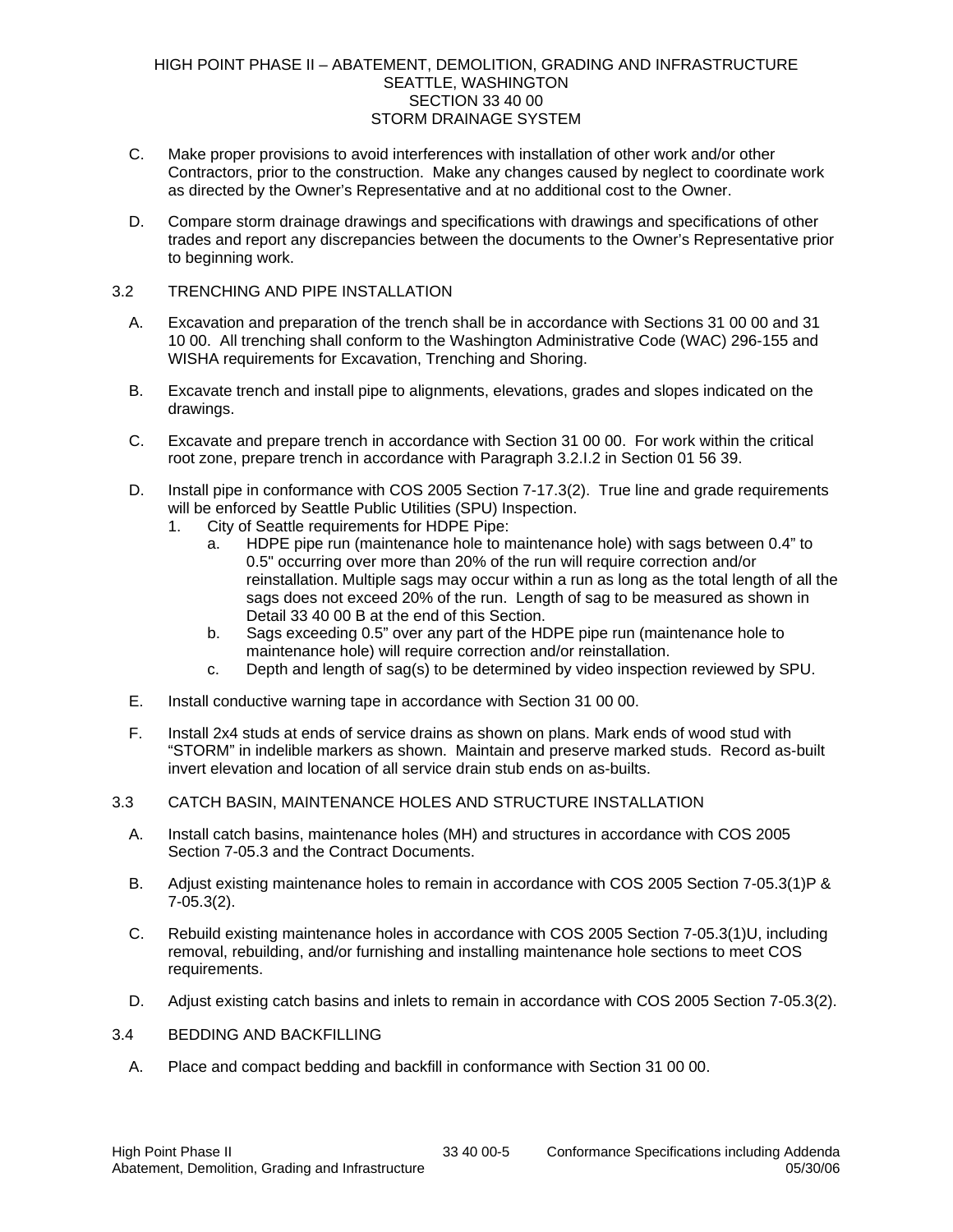### 3.5 CLEANING AND TESTING

- A. Clean and test storm drain in conformance with COS 2005 Section 7-17.3(4).
	- 1. Require the new storm drain system pass all tests required by the City of Seattle prior to final acceptance of the project. See paragraphs below for interim testing requirements and submittals as construction progresses.
	- 2. Replace service drains, public storm drain pipe, maintenance holes, and catch basin storm drains that do not pass all tests as directed by the Owner's Representative and at no additional cost to the Owner.
	- 3. Perform deflection test for flexible public storm drain pipe (PSD) (including but not limited to PVC, HDPE pipe) in accordance with COS Section 7-17.3(4)H.
	- 4. Perform television inspection and videotaping, and provide associated reports and video tapes
		- a. Videotaping:
			- 1) Submit an individual videotape cassette for each structure-to-structure pipe run.
			- 2) Sumps in MHs upstream and downstream of pipe run shall be filled with water to outlet pipe invert elevation prior to videotaping. During videotaping, no water shall be discharged into pipe run.
			- 3) City of Seattle requirements for HDPE pipe for PSD:
				- a) All videotapes shall be done with one-inch weighted ball suspended from a rod off the end of the camera.
				- b) The ball is to touch the bottom at the center of the pipe and will be used to measure the sag in the pipe based on the depth of ponding water in the pipe. Water with a ponding depth of half of an inch will be equivalent to 1/2" sag. The one-inch ball shall be marked at half of an inch around entire circumference of ball at midway point when the ball is suspended from the rod as shown in Detail 33 40 00 B at the end of this Section. Marks on the ball shall be visible during videotaping. If the ponding depth is over the 1/2" mark on the ball then it is determined to be equivalent to a sag greater than 1/2" .
				- c) Any pipe run (maintenance hole to maintenance hole) that is found to have a sag depth exceeding the half of an inch mark will be rejected by SPU and require correction at no additional cost to the Owner. See Detail 33 40 00 B at the end of this Section.
				- d) Any pipe run with sag(s) depth and length of sag(s) exceeding requirements noted in Paragraph 3.2 D of this Section will be rejected by SPU and require correction at no additional cost to the Owner. See Detail 33 40 00 B at the end of this Section.
		- b. First Submittal of Videotapes to SPU:
			- 1) SPU will require that all new storm drain pipe be videotaped and submitted directly to SPU Inspector for review within ten working days after placement of a pipe run and its service laterals between maintenance holes (MH) have been completed. If tapes are not received within thirty working days after placement of a pipe run and its service laterals between MHs Seattle Public Utilities reserves the right to shut down utility and paving construction within the right-ofway.
			- 2) Perform first complete videotape run upon installation of pipe but prior to abandoning bypass.
			- 3) Repair and/or replace pipe runs identified as nonconforming to the specifications and as directed by the Owner's Representative at no additional cost to the Owner. Once repairs are completed re-videotape pipe run and submit videotape to SPU for review and approval at no additional cost to the Owner.